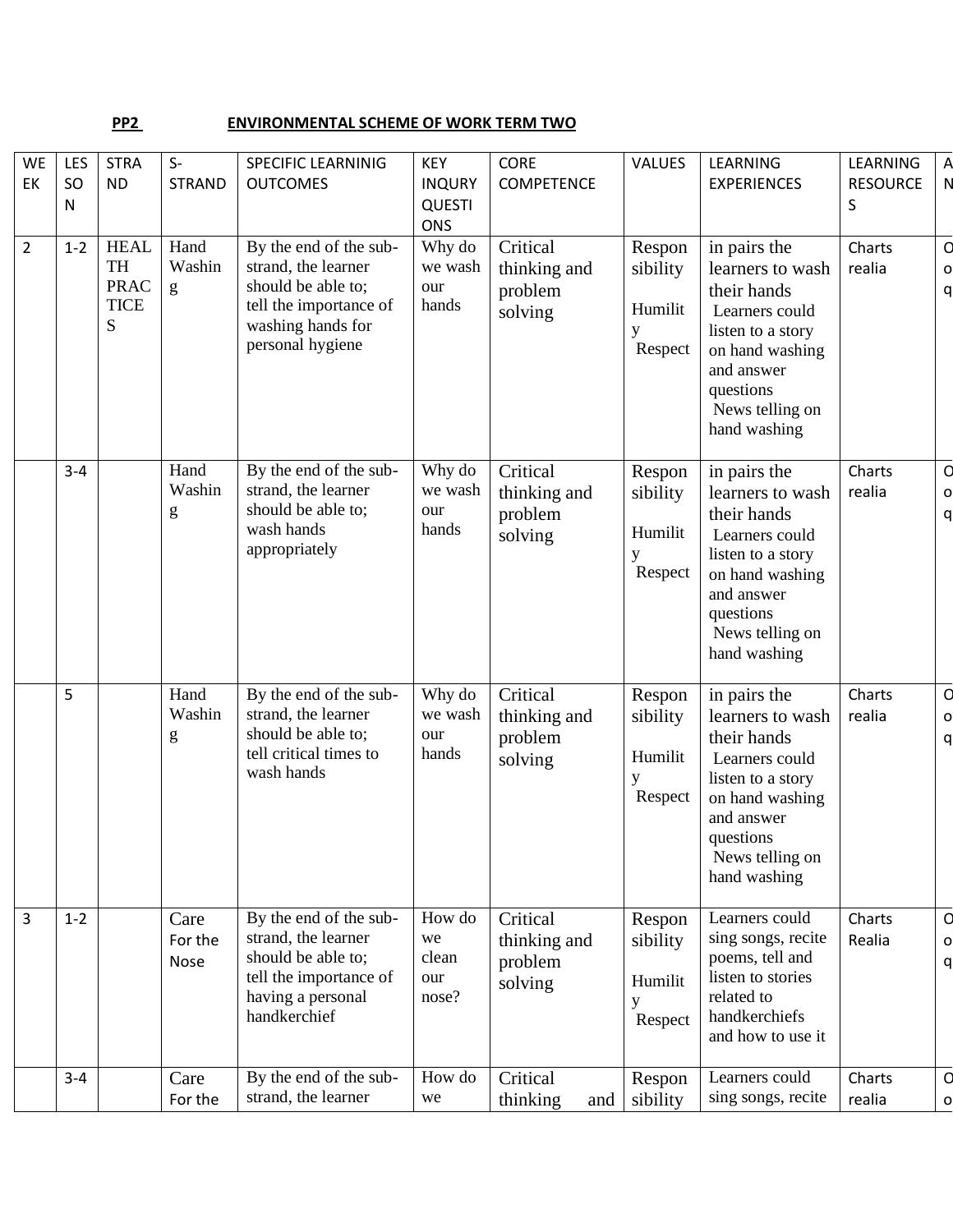|                |         | Nose                     | should be able to;<br>wipe one's nose<br>appropriately                                                                                       | clean<br>our<br>nose?                 | problem<br>solving                             | Humilit<br>у<br>Respect                       | poems, tell and<br>listen to stories<br>related to<br>handkerchiefs<br>and how to use it                                         |                  | q                     |
|----------------|---------|--------------------------|----------------------------------------------------------------------------------------------------------------------------------------------|---------------------------------------|------------------------------------------------|-----------------------------------------------|----------------------------------------------------------------------------------------------------------------------------------|------------------|-----------------------|
|                | 5       | Care<br>For the<br>Nose  | By the end of the sub-<br>strand, the learner<br>should be able to;<br>appreciate the need to<br>own and care for a<br>personal handkerchief | How do<br>we<br>clean<br>our<br>nose? | Critical<br>thinking and<br>problem<br>solving | Respon<br>sibility<br>Humilit<br>Respect      | Learners could<br>sing songs, recite<br>poems, tell and<br>listen to stories<br>related to<br>handkerchiefs<br>and how to use it | Charts<br>realia | d<br>$\circ$<br>q     |
| $\overline{4}$ | $1 - 2$ | Care for<br>Teeth        | By the end of the sub-<br>strand, the learner<br>should be able to<br>tell the dangers of<br>using substances that<br>destroy teeth,         | Why do<br>we<br>brush<br>our<br>teeth | Critical<br>thinking and<br>problem<br>solving | Respon<br>sibility<br>Humilit<br>y<br>Respect | Learners to<br>practice<br>brushing their<br>teeth<br>Learners could<br>be guided in<br>news telling on<br>teeth brushing        | Charts<br>realia | q<br>$\circ$<br>q     |
|                | $3 - 4$ | Care for<br>Teeth        | By the end of the sub-<br>strand, the learner<br>should be able to<br>talk about actions that<br>destroy teeth,                              | Why do<br>we<br>brush<br>our<br>teeth | Critical<br>thinking and<br>problem<br>solving | Respon<br>sibility<br>Humilit<br>у<br>Respect | Learners to<br>practice<br>brushing their<br>teeth<br>Learners could<br>be guided in<br>news telling on<br>teeth brushing        | Charts<br>realia | d<br>$\circ$<br>q     |
|                | 5       | Care for<br>Teeth        | By the end of the sub-<br>strand, the learner<br>should be able to<br>appropriate brushing<br>material found in<br>one's locality            | Why do<br>we<br>brush<br>our<br>teeth | Critical<br>thinking and<br>problem<br>solving | Respon<br>sibility<br>Humilit<br>у<br>Respect | Learners to<br>practice<br>brushing their<br>teeth<br>Learners could<br>be guided in<br>news telling on<br>teeth brushing        | Charts<br>realia | d<br>$\circ$<br>q     |
| 5              | $1 - 2$ | Toiletin<br>$\mathbf{g}$ | By the end of the sub-<br>strand, the learner<br>should be able to<br>talk about the<br>importance of using a<br>clean toilet                | When<br>do we<br>go to the<br>toilet  | Critical<br>thinking and<br>problem<br>solving | Respon<br>sibility<br>Humilit<br>у<br>Respect | Learners to be<br>guided in talking<br>about the<br>importance of a<br>clean toilet                                              | Charts<br>realia | d<br>$\mathbf 0$<br>q |
|                | $3-4$   | Toiletin                 | By the end of the sub-                                                                                                                       | When                                  | Critical                                       | Respon                                        | Learners to be                                                                                                                   | Charts           | d                     |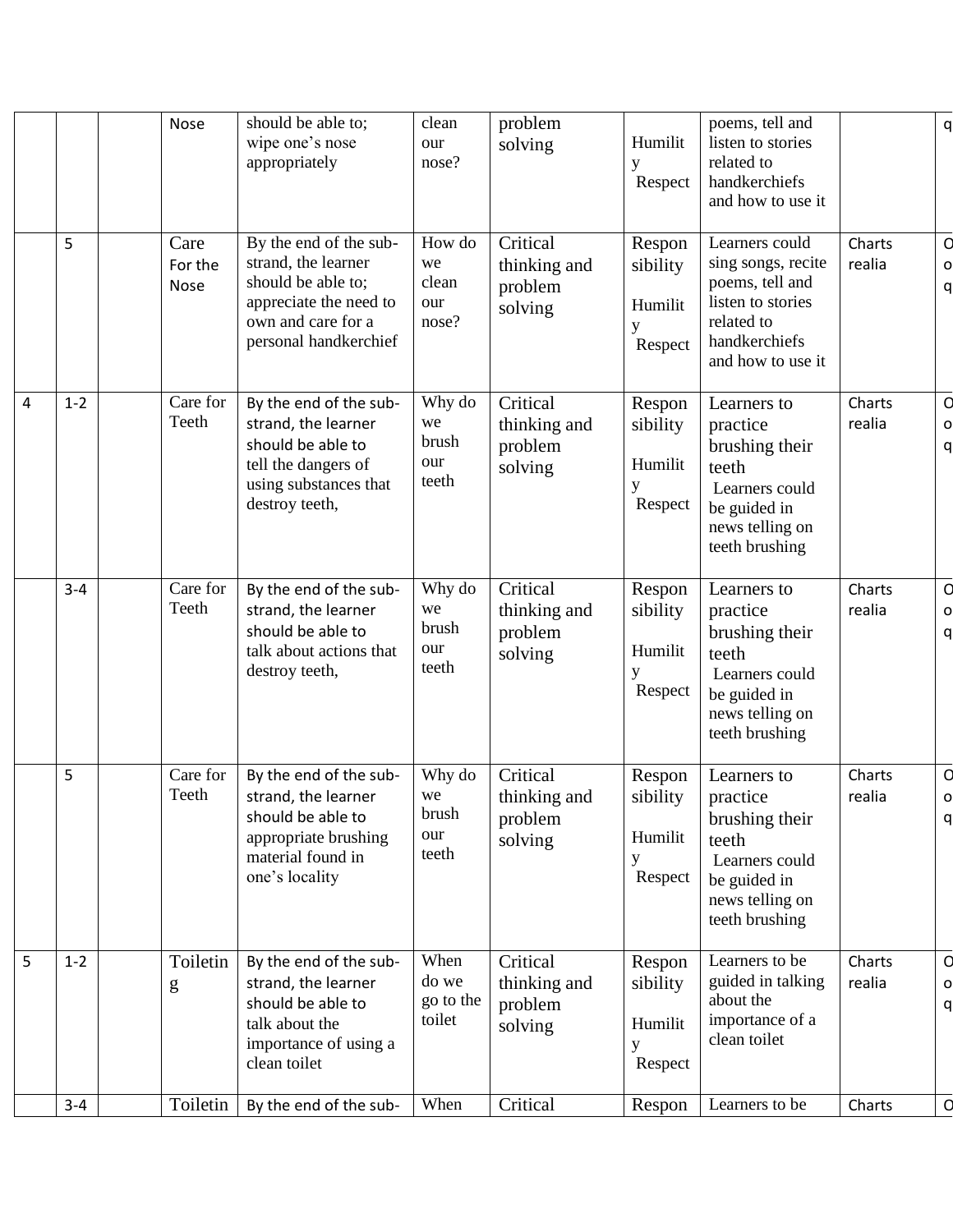|   |         | g                     | strand, the learner<br>should be able to<br>tell about the<br>importance of using a<br>clean toilet                                 | do we<br>go to the<br>toilet                   | thinking and<br>problem<br>solving             | sibility<br>Humilit<br>у<br>Respect           | guided in talking<br>about the<br>importance of a<br>clean toilet         | realia           | $\circ$<br>q          |
|---|---------|-----------------------|-------------------------------------------------------------------------------------------------------------------------------------|------------------------------------------------|------------------------------------------------|-----------------------------------------------|---------------------------------------------------------------------------|------------------|-----------------------|
|   | 5       | Toiletin<br>g         | By the end of the sub-<br>strand, the learner<br>should be able to<br>Identify materials used<br>for toileting                      | When<br>do we<br>go to the<br>toilet           | Critical<br>thinking and<br>problem<br>solving | Respon<br>sibility<br>Humilit<br>у<br>Respect | Learners be<br>guided in<br>identifying<br>materials used for<br>toiletin | Charts<br>realia | d<br>$\circ$<br>q     |
| 6 | $1 - 2$ | Toiletin<br>g         | By the end of the sub-<br>strand, the learner<br>should be able to<br>list materials used for<br>toileting                          | When<br>do we<br>go to the<br>toilet           | Critical<br>thinking and<br>problem<br>solving | Respon<br>sibility<br>Humilit<br>y<br>Respect | Learners be<br>guided in listing<br>materials used for<br>toiletin        | Charts<br>realia | d<br>$\circ$<br>q     |
|   | $3 - 4$ | Toiletin<br>g         | By the end of the sub-<br>strand, the learner<br>should be able to<br>use the toilet properly<br>for safety and hygiene             | When<br>do we<br>go to the<br>toilet           | Critical<br>thinking and<br>problem<br>solving | Respon<br>sibility<br>Humilit<br>Respect      | Learners to<br>participate in<br>singing games on<br>toileting            | Charts<br>realia | d<br>$\circ$<br>q     |
|   | 5       | Toiletin<br>g         | By the end of the sub-<br>strand, the learner<br>should be able to<br>appreciate proper use<br>of toilet facilities                 | When<br>do we<br>go to the<br>toilet           | Critical<br>thinking and<br>problem<br>solving | Respon<br>sibility<br>Humilit<br>V<br>Respect | Learners to<br>participate in<br>singing games on<br>toileting            | Charts<br>realia | q<br>$\circ$<br>q     |
| 7 | $1 - 2$ | Food<br>\$<br>Feeding | By the end of the sub-<br>strand, the learner<br>should be able to;<br>talk about different<br>types of foods for<br>healthy living | What<br>are the<br>proper<br>eating<br>habits? | Critical<br>thinking and<br>problem<br>solving | Respon<br>sibility<br>Humilit<br>Respect      | Learners to<br>observe the<br>teacher<br>demonstrate<br>feeding procedur  | Charts<br>realia | d<br>$\circ$<br>q     |
|   | $3 - 4$ | Food<br>\$<br>Feeding | By the end of the sub-<br>strand, the learner<br>should be able to;<br>tell about different<br>types of foods for<br>healthy living | What<br>are the<br>proper<br>eating<br>habits? | Critical<br>thinking and<br>problem<br>solving | Respon<br>sibility<br>Humilit<br>у<br>Respect | Learners to<br>observe the<br>teacher<br>demonstrate<br>feeding procedur  | Charts<br>realia | d<br>$\mathbf 0$<br>q |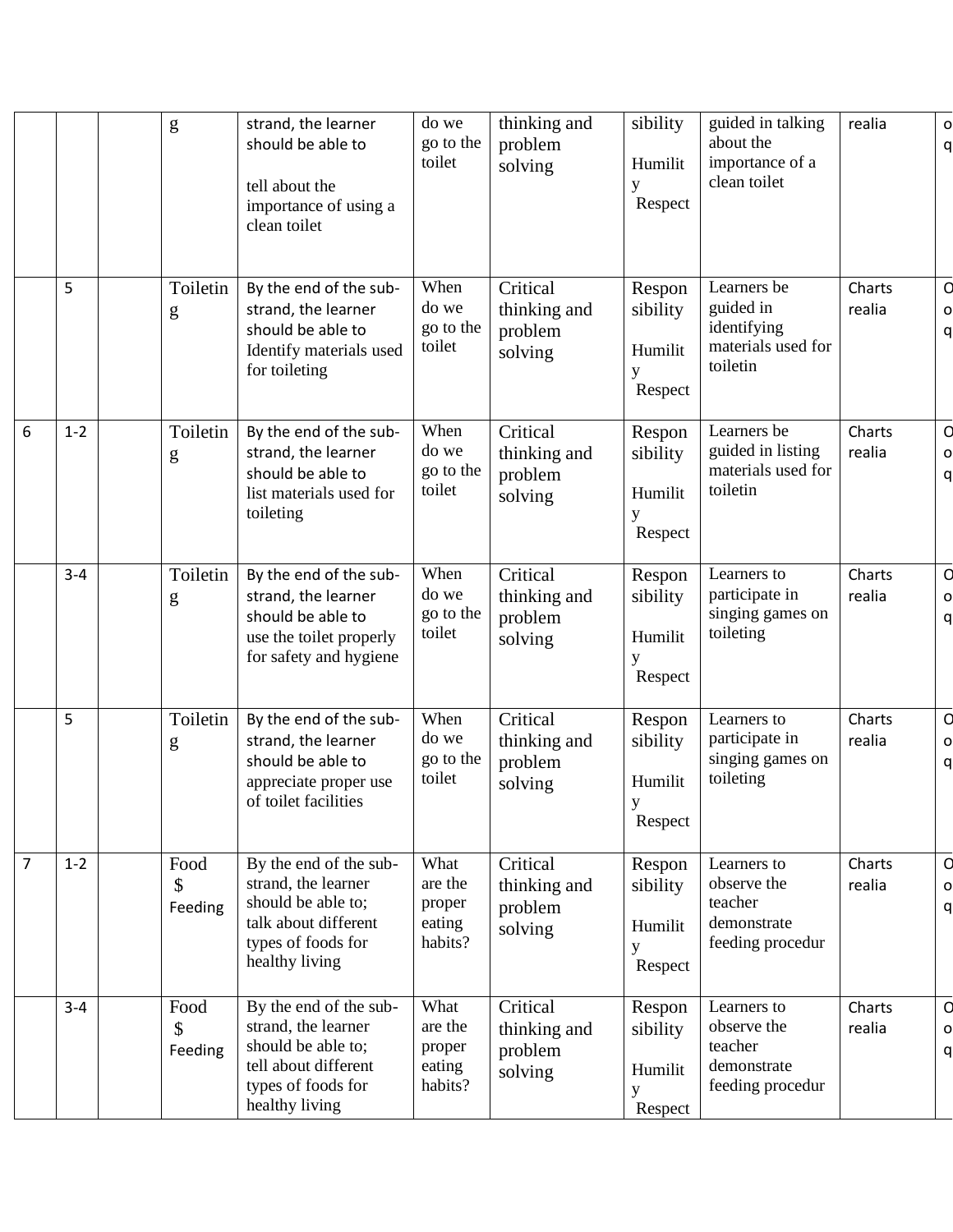|   | 5       |                                                                               | Food<br>\$<br>Feeding | By the end of the sub-<br>strand, the learner<br>should be able to;<br>feed self for good<br>health and nutrition                         | What<br>are the<br>proper<br>eating<br>habits? | Critical<br>thinking and<br>problem<br>solving | Respon<br>sibility<br>Humilit<br>y<br>Respect | Learners to<br>observe the<br>teacher<br>demonstrate<br>feeding procedur         | Charts<br>realia        | q<br>$\circ$<br>q |
|---|---------|-------------------------------------------------------------------------------|-----------------------|-------------------------------------------------------------------------------------------------------------------------------------------|------------------------------------------------|------------------------------------------------|-----------------------------------------------|----------------------------------------------------------------------------------|-------------------------|-------------------|
| 8 | $1 - 2$ |                                                                               | Food<br>\$<br>Feeding | By the end of the sub-<br>strand, the learner<br>should be able to;<br>talk about dangers of<br>sharing food from<br>other people's mouth | What<br>are the<br>proper<br>eating<br>habits? | Critical<br>thinking and<br>problem<br>solving | Respon<br>sibility<br>Humilit<br>у<br>Respect | In groups<br>learners practice<br>to wash fruits                                 | Charts<br>realia        | d<br>$\circ$<br>q |
|   | $3 - 4$ |                                                                               | Food<br>\$<br>Feeding | By the end of the sub-<br>strand, the learner<br>should be able to;<br>talk about dos and<br>don'ts while eating                          | What<br>are the<br>proper<br>eating<br>habits? | Critical<br>thinking and<br>problem<br>solving | Respon<br>sibility<br>Humilit<br>у<br>Respect | Learners to be<br>guided on dos<br>and don'ts while<br>eating                    | <b>Charts</b><br>realia | d<br>$\circ$<br>q |
|   | 5       |                                                                               | Food<br>\$<br>Feeding | By the end of the sub-<br>strand, the learner<br>should be able to;<br>observe table manners<br>while eating.                             | What<br>are the<br>proper<br>eating<br>habits? | Critical<br>thinking and<br>problem<br>solving | Respon<br>sibility<br>Humilit<br>Respect      | Learners to be<br>guided on dos<br>and don'ts while<br>eating                    | Charts<br>realia        | d<br>$\circ$<br>q |
| 9 | $1 - 2$ | <b>NAT</b><br><b>URA</b><br>L<br><b>ENVI</b><br><b>RON</b><br><b>MEN</b><br>T | Plants                | By the end of the sub-<br>strand, the learner<br>should be able to:<br>talk about plants in the<br>immediate<br>environment               | How do<br>we care<br>for<br>plants             | Critical<br>thinking and<br>problem<br>solving | Respon<br>sibility<br>Humilit<br>y<br>Respect | In Groups<br><b>Learners Talk</b><br><b>About Different</b><br>Plants            | Charts<br>realia        | q<br>$\circ$<br>q |
|   | $3 - 4$ |                                                                               | Plants                | By the end of the sub-<br>strand, the learner<br>should be able to:<br>list plants in the<br>immediate<br>environment                     | How do<br>we care<br>for<br>plants             | Critical<br>thinking and<br>problem<br>solving | Respon<br>sibility<br>Humilit<br>y<br>Respect | In Groups<br>Learners Talk<br><b>About Different</b><br>Plants                   | Charts<br>realia        | d<br>$\circ$<br>q |
|   | 5       |                                                                               | Plants                | By the end of the sub-<br>strand, the learner<br>should be able to:<br>observe plants in the<br>immediate                                 | How do<br>we care<br>for<br>plants             | Critical<br>thinking and<br>problem<br>solving | Respon<br>sibility<br>Humilit<br>$\mathbf y$  | Learners To Be<br>Taken Out To<br>Observe<br>Different Types<br>Of Plants Within | Charts<br>realia        | d<br>$\circ$<br>a |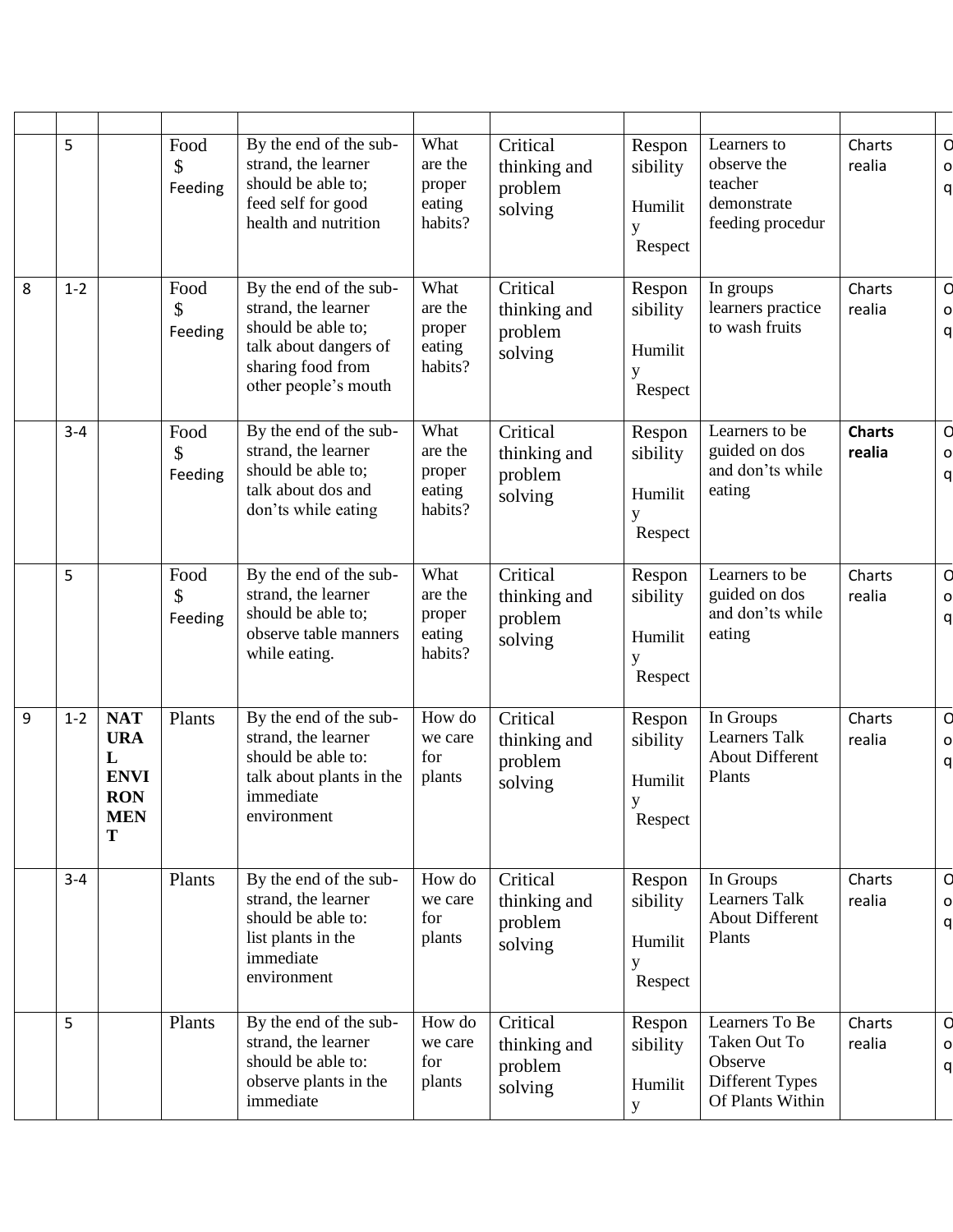|    |         |             | environment                                                                                                                                |                                                                                                        |                                                | Respect                                       | The School<br>Compound And<br>Neighbourhood                                                                                                                           |                  |                    |
|----|---------|-------------|--------------------------------------------------------------------------------------------------------------------------------------------|--------------------------------------------------------------------------------------------------------|------------------------------------------------|-----------------------------------------------|-----------------------------------------------------------------------------------------------------------------------------------------------------------------------|------------------|--------------------|
| 10 | $1 - 2$ | Plants      | By the end of the sub-<br>strand, the learner<br>should be able to:<br>talk about the uses of<br>plants in the<br>immediate<br>environment | How do<br>we care<br>for<br>plants                                                                     | Critical<br>thinking and<br>problem<br>solving | Respon<br>sibility<br>Humilit<br>Respect      | <b>Learners Could</b><br>Be Guided To<br><b>Water Plants</b><br>Both In The<br><b>Nature Corner</b><br>And Outside<br>Within The<br>School<br>Compound                | Charts<br>realia | d<br>$\circ$<br>q  |
|    | $3 - 4$ | Plants      | By the end of the sub-<br>strand, the learner<br>should be able to:<br>take care of plants<br>found in their<br>immediate<br>environment   | How do<br>we care<br>for<br>plants                                                                     | Critical<br>thinking and<br>problem<br>solving | Respon<br>sibility<br>Humilit<br>y<br>Respect |                                                                                                                                                                       | Charts<br>realia | d<br>$\circ$<br>q  |
|    | 5       | Plants      | By the end of the sub-<br>strand, the learner<br>should be able to:<br>appreciate plants<br>found in their<br>immediate<br>environment     | How do<br>we care<br>for<br>plants                                                                     | Critical<br>thinking and<br>problem<br>solving | Respon<br>sibility<br>Humilit<br>y<br>Respect | <b>Learners Could</b><br>Be Guided To<br><b>Water Plants</b><br>Both In The<br><b>Nature Corner</b><br>And Outside<br>Within The<br>School<br>Compound                | Charts<br>realia | d<br>$\circ$<br>q  |
| 11 | $1 - 2$ | Animal<br>S | By the end of the sub-<br>strand, the learner<br>should be able to;<br>talk about animals in<br>the immediate<br>environment               | What<br>are<br>some of<br>the<br>animals<br>found<br>within<br>the<br>immedia<br>te<br>environ<br>ment | Critical<br>thinking and<br>problem<br>solving | Respon<br>sibility<br>Humilit<br>y<br>Respect | Learners could be<br>guided to name<br>animals within<br>their environment<br>Learners could<br>model, draw, or<br>colour pictures of<br>domestic and<br>wild animals | Charts<br>realia | d<br>O<br>$\Omega$ |
|    | $3 - 4$ | Animal<br>S | By the end of the sub-<br>strand, the learner<br>should be able to;<br>draw, or colour<br>pictures of domestic                             | What<br>are<br>some of<br>the<br>animals                                                               | Critical<br>thinking and<br>problem<br>solving | Respon<br>sibility<br>Humilit<br>$\mathbf{y}$ | Learners engage<br>in pretend/role<br>play about<br>animals                                                                                                           | Charts<br>realia | q<br>o<br>q        |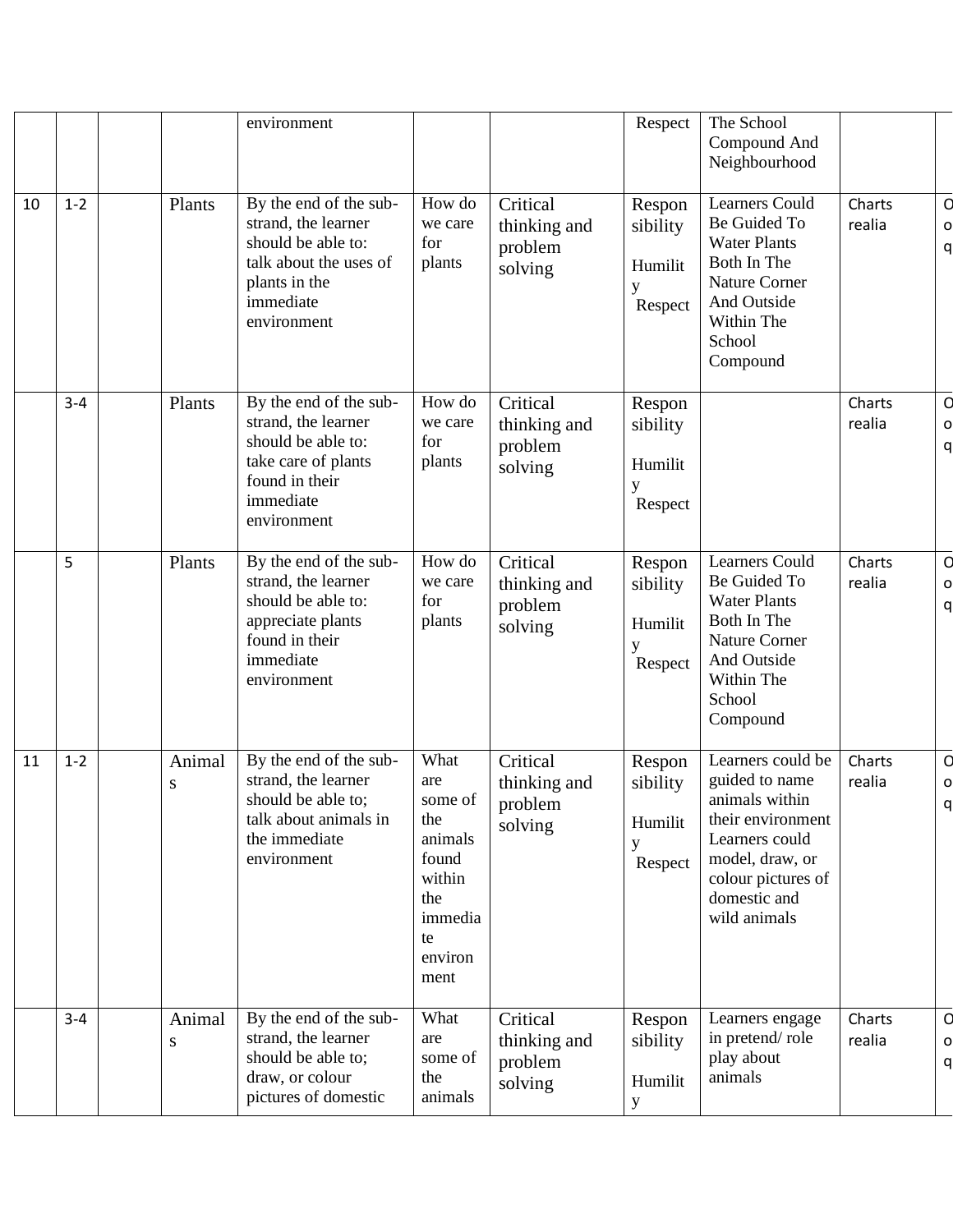|    |         |                     | and wild animals                                                                                                    | found<br>within<br>the<br>immedia<br>te<br>environ<br>ment                                             |                                                       | Respect                                       |                                                                    |                  |                   |
|----|---------|---------------------|---------------------------------------------------------------------------------------------------------------------|--------------------------------------------------------------------------------------------------------|-------------------------------------------------------|-----------------------------------------------|--------------------------------------------------------------------|------------------|-------------------|
|    | 5       | Animal<br>${\bf S}$ | By the end of the sub-<br>strand, the learner<br>should be able to;<br>role play about<br>animals                   | What<br>are<br>some of<br>the<br>animals<br>found<br>within<br>the<br>immedia<br>te<br>environ<br>ment | Critical<br>thinking and<br>problem<br>solving        | Respon<br>sibility<br>Humilit<br>у<br>Respect | Learners to be<br>taken for a nature<br>walk to observe<br>animals | Charts<br>realia | d<br>$\circ$<br>q |
| 12 | $1 - 2$ | Animal<br>S         | By the end of the sub-<br>strand, the learner<br>should be able to;<br>observe animals<br>within the<br>environment | What<br>are<br>some of<br>the<br>animals<br>found<br>within<br>the<br>immedia<br>te<br>environ<br>ment | Critical<br>thinking and<br>problem<br>solving        | Respon<br>sibility<br>Humilit<br>у<br>Respect | Learners to be<br>taken for a nature<br>walk to observe<br>animals | Charts<br>realia | q<br>$\circ$<br>q |
|    | $3 - 4$ | Animal<br>${\bf S}$ | By the end of the sub-<br>strand, the learner<br>should be able to;<br>observe animals<br>within the<br>environment | What<br>are<br>some of<br>the<br>animals<br>found<br>within<br>the<br>immedia<br>te<br>environ<br>ment | <b>Critical</b><br>thinking and<br>problem<br>solving | Respon<br>sibility<br>Humilit<br>y<br>Respect | Learners to be<br>taken for a nature<br>walk to observe<br>animals | Charts<br>realia | d<br>$\circ$<br>q |
|    | 5       | Animal<br>${\bf S}$ | By the end of the sub-<br>strand, the learner<br>appreciate the                                                     | What<br>are<br>some of                                                                                 | Critical<br>thinking and<br>problem                   | Respon<br>sibility                            |                                                                    | Charts<br>realia | d<br>$\circ$<br>q |